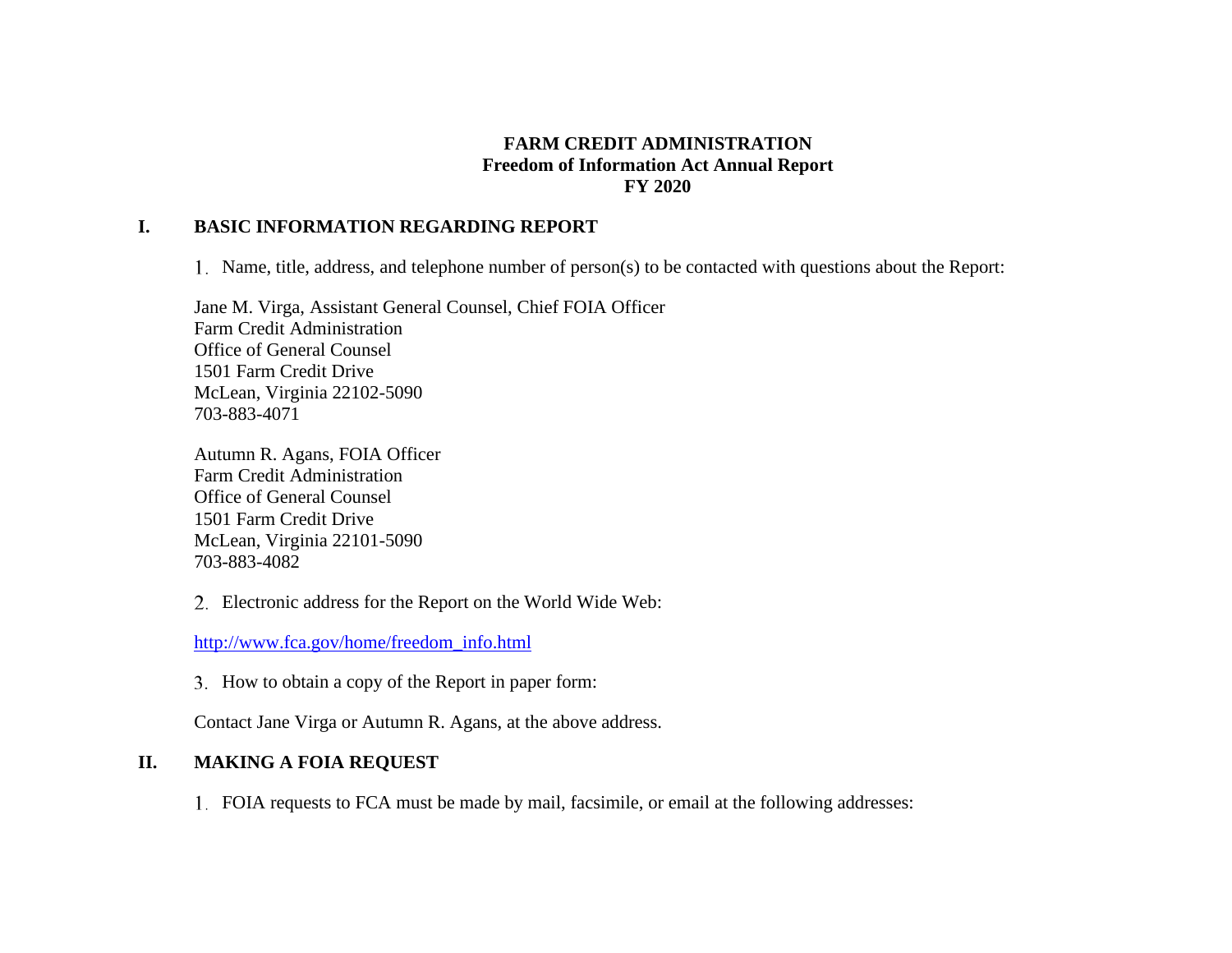Freedom of Information Act Officer 1501 Farm Credit Drive McLean, VA 22102-5090 703-883-4431

Fax: 703-790-0052

[foiaofficer@fca.gov](mailto:foiaofficer@fca.gov)

Note: the FCA does not have any individual agency components.

The FOIA is a law that gives the public access to Federal agency records unless they are exempt or excluded from being subject to the FOIA. Under the various FOIA exemptions, the FCA withholds confidential financial and commercial information, personal information, deliberative materials, attorney work product, legal advice, and bank examination materials. Examples of these kinds of records are: Reports of Examination and workpapers, memoranda containing advice and recommendations, legal opinions, personal notes, and some personnel records. The FCA typically releases the following records: Bookletters, Informational memoranda, newsletters, news releases, the telephone directory, salary information, the Policy and Procedure Manual, and transcripts of public testimony.

With respect to exclusions, Congress excluded three discrete categories of law enforcement and national security records from FOIA's requirements. See 5 U.S.C. § 552(c) (2006 & Supp. IV (2010)). Thus, FCA limits its responses to those records that are subject to the FOIA's requirements. FCA provides a notice to this effect on its webpage and in every FOIA response and thus requesters should not take such notices as an indication that excluded records do, or do not, exist.

3. How to access the Agency FOIA regulations:

[https://www.fca.gov/home/freedom\\_info.html](https://www.fca.gov/home/freedom_info.html)

FCA's FOIA Fee Schedule:

<https://www.fca.gov/required-notices/submitting-a-foia-request>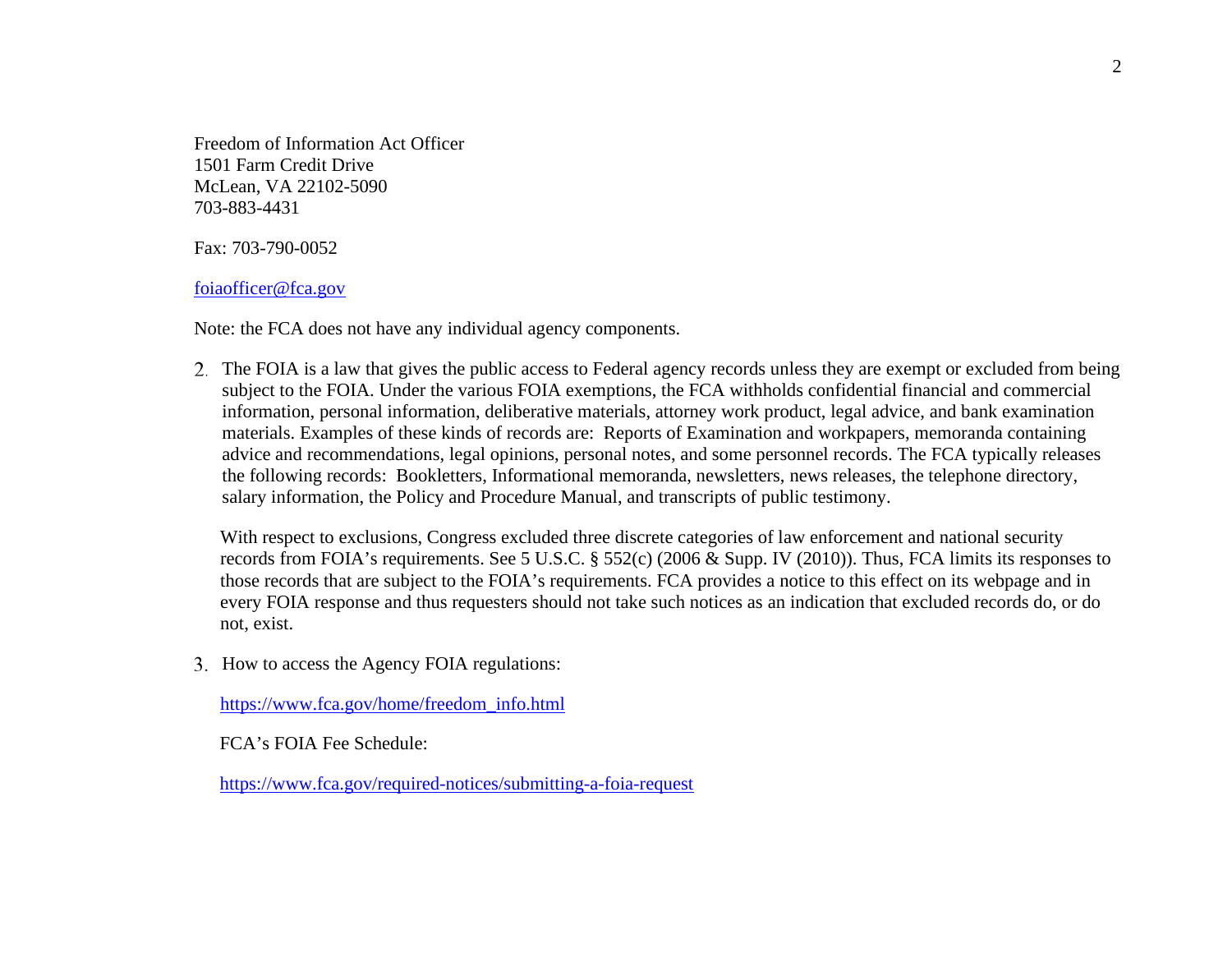#### **III. ACRONYMS, DEFINITIONS, AND EXEMPTIONS**

Agency-specific acronyms or other terms.

Farm Credit Administration (FCA or Agency)

- 2. Definitions of terms used in this Report:
- a. Administrative Appeal a request to a federal agency asking that it review at a higher administrative level a FOIA determination made by the agency at the initial request level.
- b. **Average Number**  the number obtained by dividing the sum of a group of numbers by the quantity of numbers in the group. For example, of 3, 7, and 14, the average number is 8.
- c. **Backlog**  the number of requests or administrative appeals that are pending at an agency at the end of the fiscal year that are beyond the statutory time period for a response.
- d. **Component –** for agencies that process requests on a decentralized basis, a "component" is an entity, also sometimes referred to as an Office, Division, Bureau, Center, or Directorate, within the agency that processes FOIA requests. The FOIA now requires that agencies include in their Annual FOIA Report data for both the agency overall and for each principal component of the agency.
- e. **Consultation** -- the procedure whereby the agency responding to a FOIA request first forwards a record to another agency for its review because that other agency has an interest in the document. Once the agency in receipt of the consultation finishes its review of the record, it responds back to the agency that forwarded it. That agency, in turn, will then respond to the FOIA requester.
- f. **Exemption 3 Statute**  a federal statute that exempts information from disclosure and which the agency relies on to withhold information under subsection (b)(3) of the FOIA.
- g. **FOIA Request**  a FOIA request is generally a request to a federal agency for access to records concerning another person (i.e., a "third-party" request), or concerning an organization, or a particular topic of interest. FOIA requests also include requests made by requesters seeking records concerning themselves (i.e., "first-party" requests) when those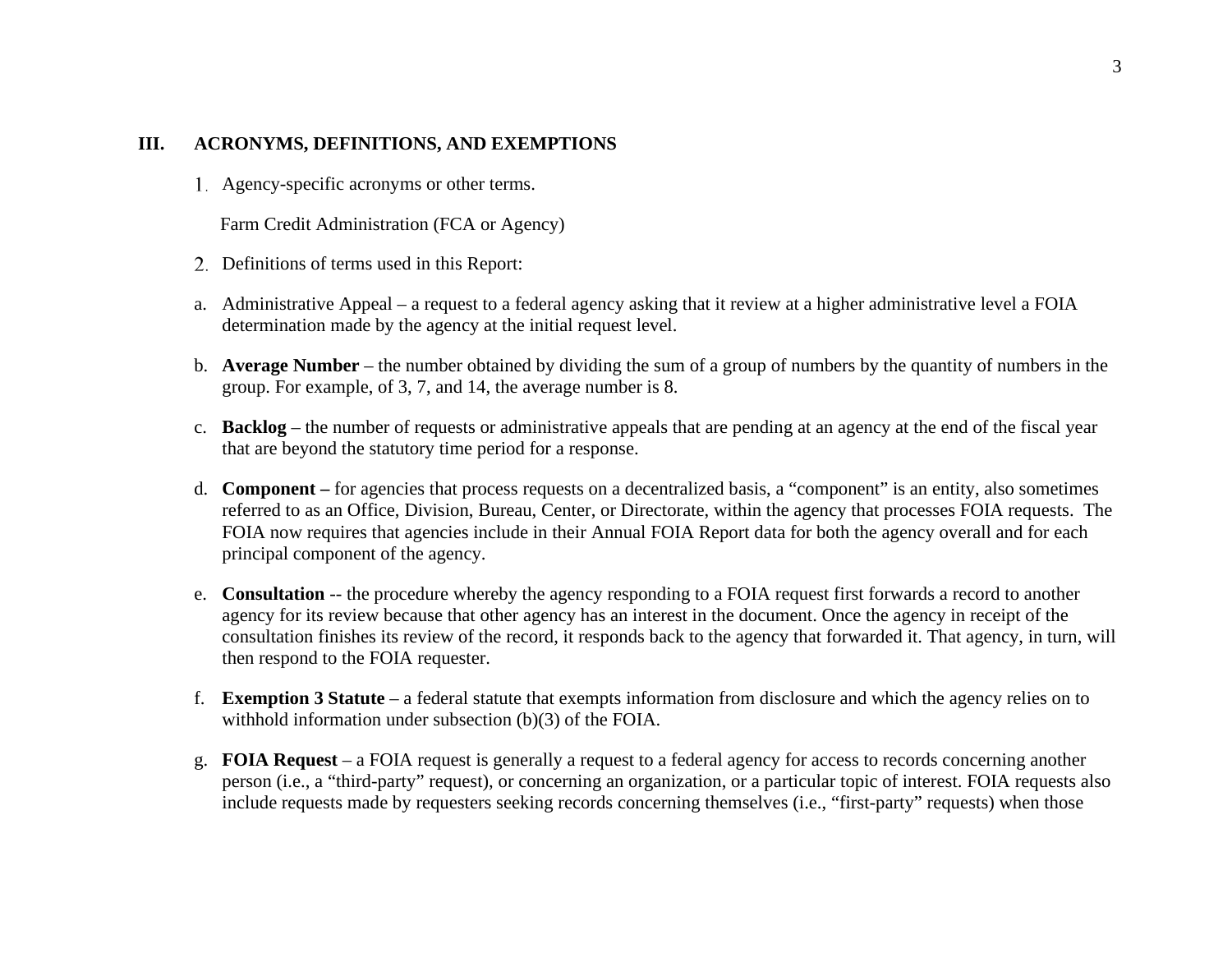requesters are not subject to the Privacy Act, such as non-U.S. citizens. Moreover, because all first-party requesters should be afforded the benefit of both the access provisions of the FOIA as well as those of the Privacy Act, FOIA requests also include any first-party requests where an agency determines that it must search beyond its Privacy Act "systems of records" or where a Privacy Act exemption applies, and the agency looks to FOIA to afford the greatest possible access. All requests which require the agency to utilize the FOIA in responding to the requester are included in this Report.

Additionally, a FOIA request includes records referred to the agency for processing and direct response to the requester. It does not, however, include records for which the agency has received a consultation from another agency. (Consultations are reported separately in Section XII of this Report.)

- h. **Full Grant** -- an agency decision to disclose all records in full in response to a FOIA request.
- i. **Full Denial**  an agency decision not to release any records in response to a FOIA request because the records are exempt in their entireties under one or more of the FOIA exemptions, or because of a procedural reason, such as when no records could be located.
- j. **Median Number**  the middle, not average, number. For example, of 3, 7, and 14, the median number is 7.
- k. **Multi-Track Processing**  a system in which simple requests requiring relatively minimal review are placed in one processing track and more voluminous and complex requests are placed in one or more other tracks. Requests granted expedited processing are placed in yet another track. Requests in each track are processed on a first in/first out basis.
	- **i. Expedited Processing** an agency will process a FOIA request on an expedited basis when a requester satisfies the requirements for expedited processing as set forth in the statute and in agency regulations.
	- **ii. Simple Request** a FOIA request that an agency using multi-track processing places in its fastest (nonexpedited) track based on the low volume and/or simplicity of the records requested.
	- **iii. Complex Request** a FOIA request that an agency using multi-track processing places in a slower track based on the high volume and/or complexity of the records requested.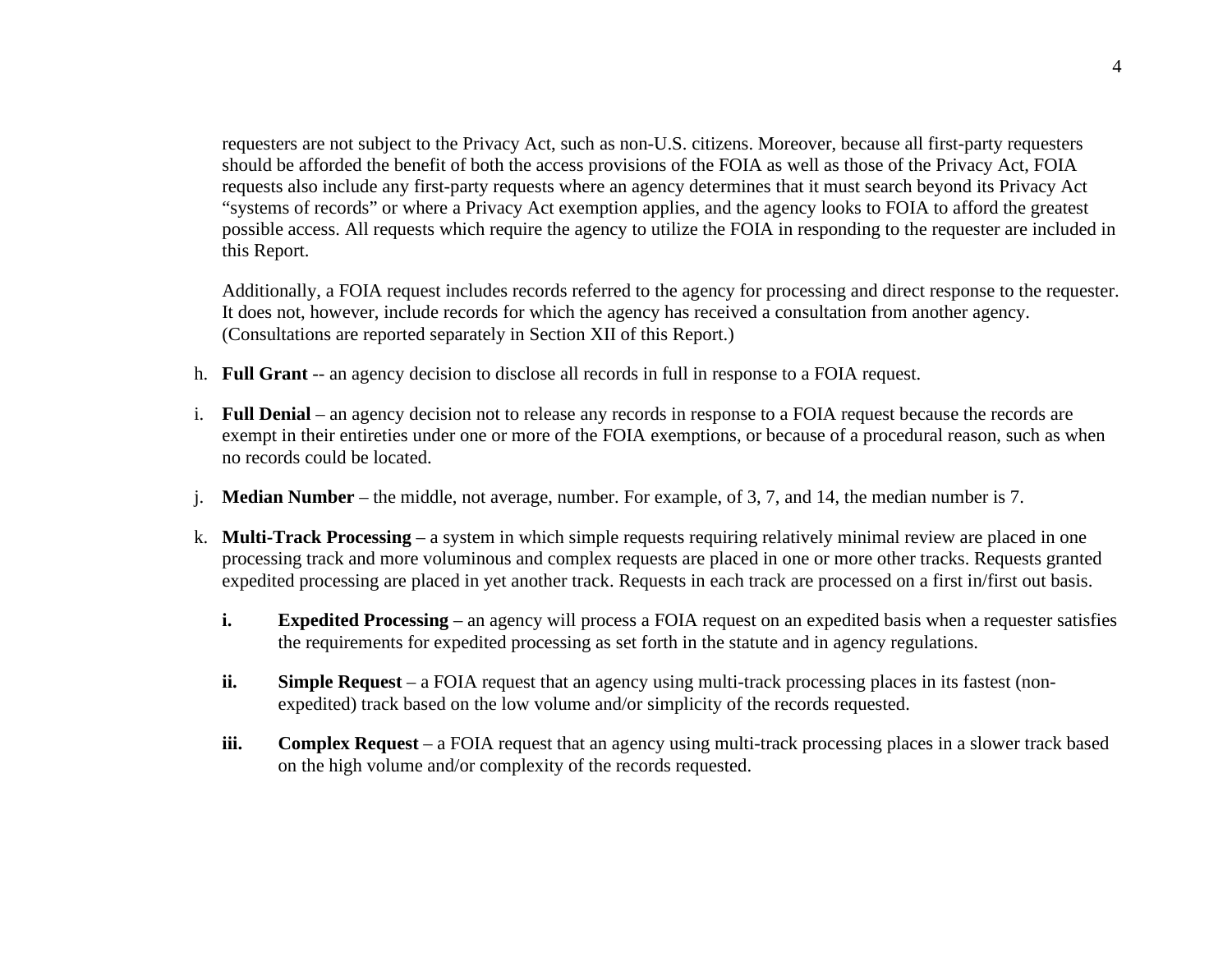- l. **Partial Grant/Partial Denial**  in response to a FOIA request, an agency decision to disclose portions of the records and to withhold other portions that are exempt under the FOIA, or to otherwise deny or otherwise deny a portion of the request for a procedural reason.
- m. **Pending Request or Pending Administrative Appeal**  a request or administrative appeal for which an agency has not taken final action in all respects.
- n. **Perfected Request** a request for records which reasonably describes such records and is made in accordance with published rules stating the time, place, fees (if any) and procedures to be followed.
- o. **Processed Request or Processed Administrative Appeal**  a request or administrative appeal for which an agency has taken final action in all respects.
- p. **Range in Number of Days**  the lowest and highest number of days to process requests or administrative appeals.
- q. **Time Limits**  the time period in the statute for an agency to respond to a FOIA request (ordinarily twenty working days from receipt of a perfected FOIA request).
- Concise descriptions of the nine FOIA exemptions:
- a. Exemption 1: classified national defense and foreign relations information
- b. Exemption 2: internal agency rules and practices
- c. Exemption 3: information that is prohibited from disclosure by another federal law
- d. Exemption 4: trade secrets and other confidential business information
- e. Exemption 5: inter-agency or intra-agency communications that are protected by legal privileges
- f. Exemption 6: information involving matters of personal privacy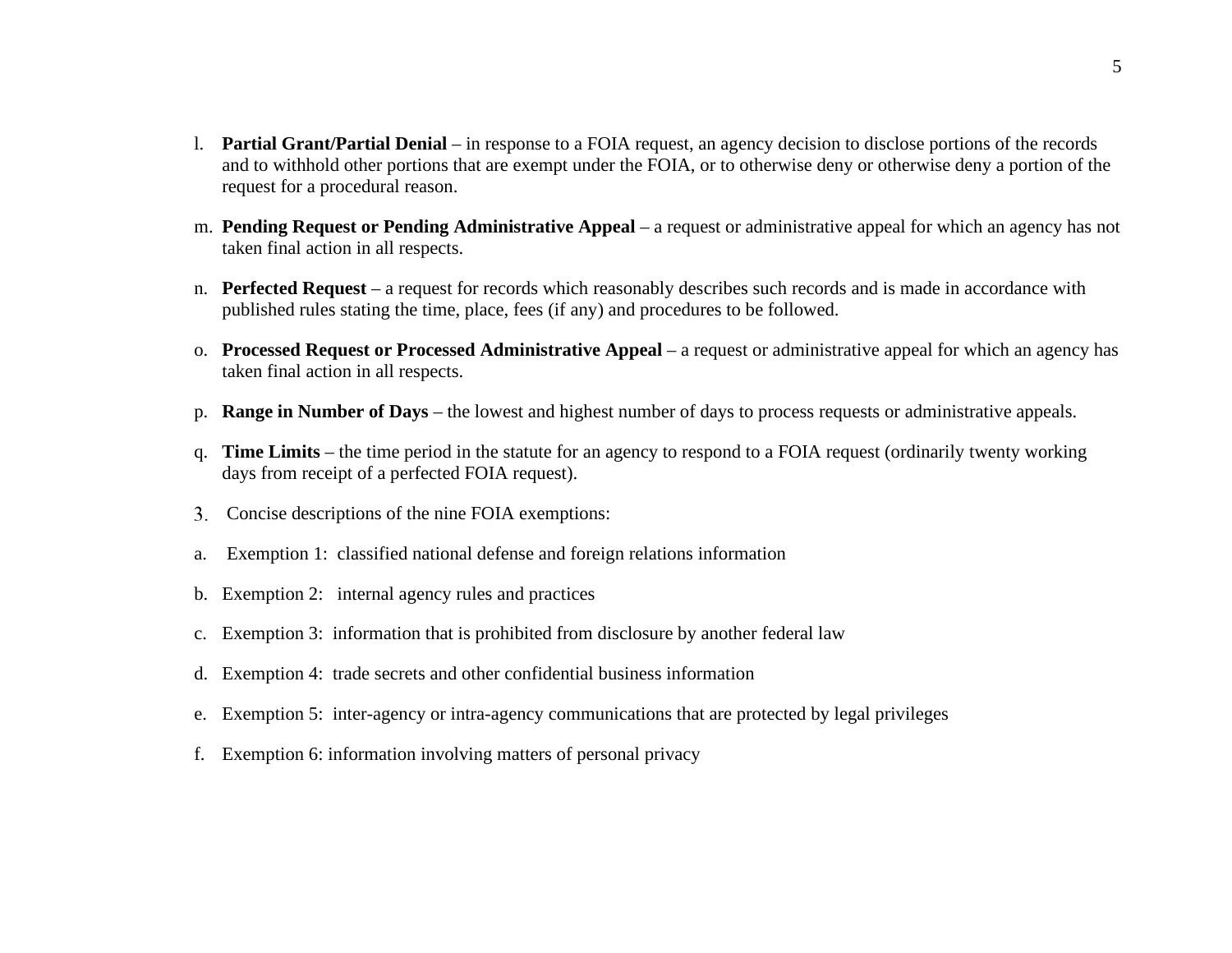- g. Exemption 7: records or information compiled for law enforcement purposes, to the extent that the production of those records (A) could reasonably be expected to interfere with enforcement proceedings, (B) would deprive a person of a right to a fair trial or an impartial adjudication, (C) could reasonably be expected to constitute an unwarranted invasion of personal privacy, (D) could reasonably be expected to disclose the identity of a confidential source, (E) would disclose techniques and procedures for law enforcement investigations or prosecutions, or would disclose guidelines for law enforcement investigations or prosecutions, or (F) could reasonably be expected to endanger the life or physical safety of any individual
- h. Exemption 8: information relating to the supervision of financial institutions
- i. Exemption 9: geological information on wells
- Agency Component Abbreviations

| <b>Component Abbreviation</b> | Component Name                    |
|-------------------------------|-----------------------------------|
| FCA                           | <b>Farm Credit Administration</b> |

#### **IV. EXEMPTION 3 STATUTES**

| Statute | Type of<br>Information<br>Withheld | <b>Case Citation</b> | Agency /<br>Component | Number of<br><b>Times</b><br>Relied<br>upon<br>by Agency /<br>Component | Total<br>Number<br>οt<br><b>Times</b><br>Relied<br>upon<br>by<br>Agency<br>Overall |
|---------|------------------------------------|----------------------|-----------------------|-------------------------------------------------------------------------|------------------------------------------------------------------------------------|
| N/A     | N/A                                | N/A                  | <b>FCA</b>            |                                                                         | 0                                                                                  |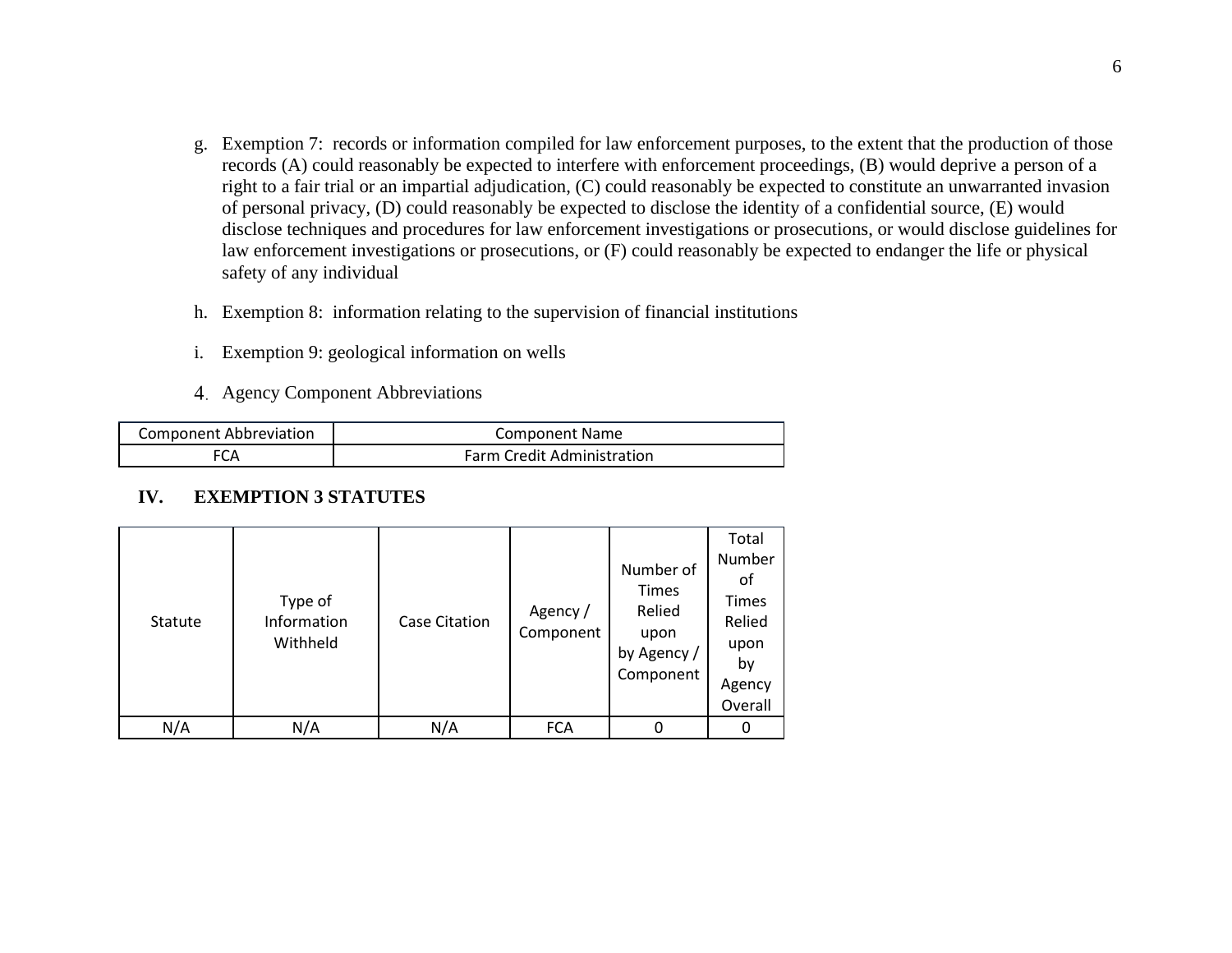# **V.A. FOIA REQUESTS -- RECEIVED, PROCESSED AND PENDING FOIA REQUESTS**

| Agency / Component    | Number of<br>Requests<br>Pending as of<br>Start<br>of Fiscal Year | Number of<br>Requests<br>Received<br>in Fiscal Year | Number of<br>Requests<br>Processed<br>in Fiscal Year | Number of<br>Requests<br>Pending as of<br>End<br>of Fiscal Year |
|-----------------------|-------------------------------------------------------------------|-----------------------------------------------------|------------------------------------------------------|-----------------------------------------------------------------|
| <b>FCA</b>            |                                                                   | 28                                                  | 30                                                   |                                                                 |
| <b>AGENCY OVERALL</b> |                                                                   | 28                                                  | 30                                                   |                                                                 |

# **V.B.(1). DISPOSITION OF FOIA REQUESTS -- ALL PROCESSED REQUESTS**

|                                 |                                 | Numb                                                 |                                                                   |                          |                                                                           |                          |                                   | Number of Full Denials Based on Reasons Other than Exemptions |                                                         |                                        |                         |                                                   |           |
|---------------------------------|---------------------------------|------------------------------------------------------|-------------------------------------------------------------------|--------------------------|---------------------------------------------------------------------------|--------------------------|-----------------------------------|---------------------------------------------------------------|---------------------------------------------------------|----------------------------------------|-------------------------|---------------------------------------------------|-----------|
| Agency /<br>Compone<br>nt       | Numb<br>er of<br>Full<br>Grants | er of<br>Partial<br>Grants<br>Partial<br>Denial<br>S | <b>Number</b><br>of Full<br>Denials<br>Based on<br>Exemptio<br>ns | <b>No</b><br>Recor<br>ds | All<br>Records<br>Referred<br>to<br>Another<br>Compone<br>nt or<br>Agency | Request<br>Withdra<br>wn | Fee-<br>Relate<br>d<br>Reaso<br>n | Records<br>not<br>Reasona<br>bly<br>Describe<br>d             | Improp<br>er FOIA<br>Reques<br>t for<br>Other<br>Reason | <b>Not</b><br>Agen<br>cy<br>Recor<br>d | Duplica<br>te<br>Reques | Other<br>*Expla<br>in in<br>Chart<br><b>Below</b> | тот<br>AL |
| <b>FCA</b>                      | 9                               | 8                                                    | 0                                                                 | 8                        | 0                                                                         | 5                        | 0                                 | 0                                                             | 0                                                       | 0                                      | 0                       | 0                                                 | 30        |
| <b>AGENCY</b><br><b>OVERALL</b> | 9                               | 8                                                    | 0                                                                 | 8                        | 0                                                                         | 5                        | 0                                 | 0                                                             | 0                                                       | 0                                      | 0                       | 0                                                 | 30        |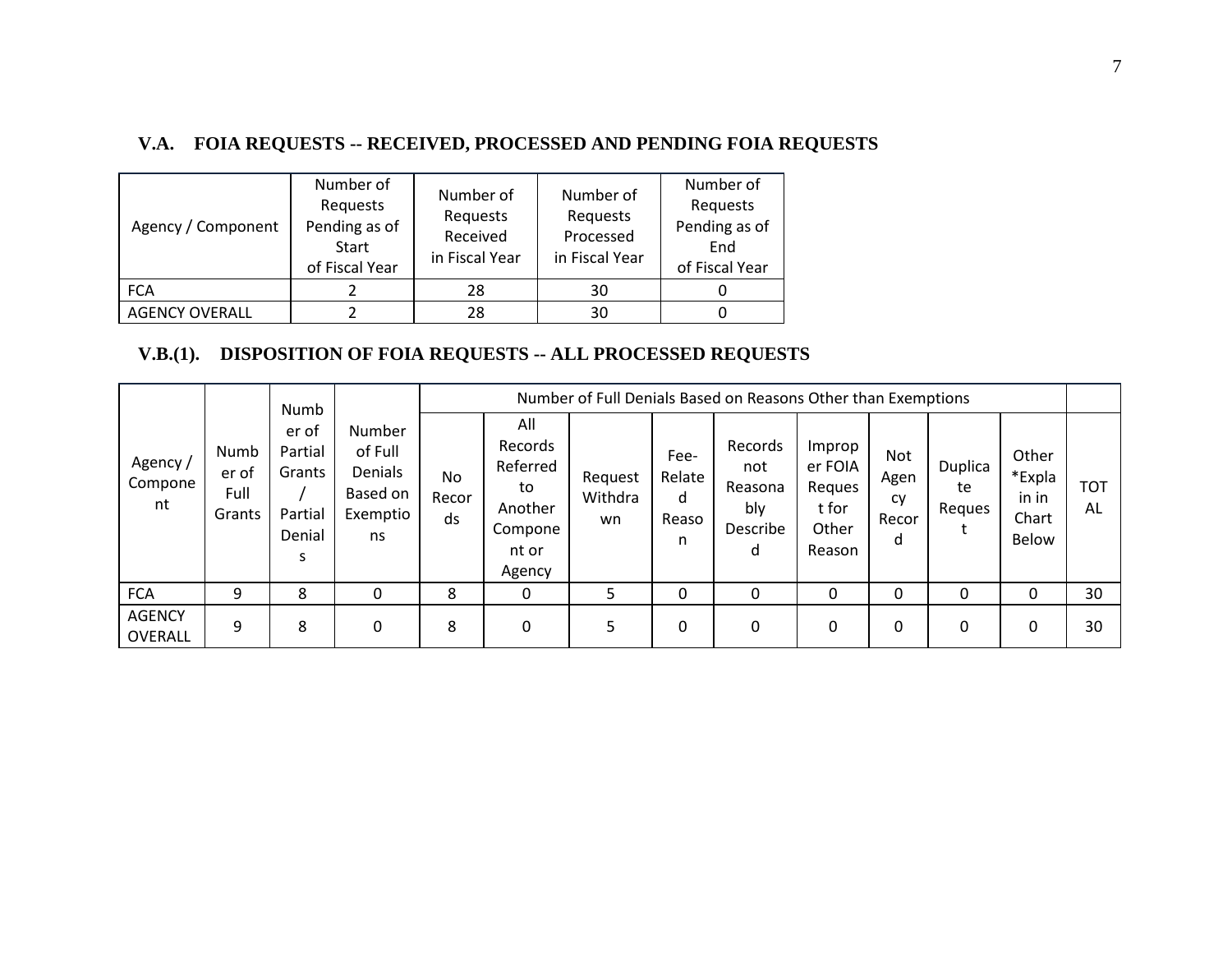# **V.B.(2). DISPOSITION OF FOIA REQUESTS -- "OTHER" REASONS FOR "FULL DENIALS BASED ON REASONS OTHER THAN EXEMPTIONS"**

| Agency /<br>Component    | Description of "Other" Reasons for Denials from<br>Chart $B(1)$ | Number<br>of Times<br>"Other"<br>Reason<br>Was<br>Relied<br>Upon | <b>TOTAL</b> |
|--------------------------|-----------------------------------------------------------------|------------------------------------------------------------------|--------------|
| <b>FCA</b>               | N/A                                                             | 0                                                                |              |
| <b>AGENCY</b><br>OVERALL |                                                                 |                                                                  | 0            |

## **V.B.(3). DISPOSITION OF FOIA REQUESTS -- NUMBER OF TIMES EXEMPTIONS APPLIED**

| Agency<br>Component      | Ex. 1 | Ex. 2 | Ev<br>ر… | Ex. 4 | Ex. 5    | Ex. 6 | Ex.<br>7(A) | Ex.<br>7(B) | Ex.<br>7(C) | Ex.<br>7(D) | Ex.<br>7(E) | Ex.<br>7(F) | Ex. 8 | Ex. 9 |
|--------------------------|-------|-------|----------|-------|----------|-------|-------------|-------------|-------------|-------------|-------------|-------------|-------|-------|
| <b>FCA</b>               | ັ     |       |          | --    |          | ے     |             | ◠<br>u      | ∽           | -           | ັ           |             |       |       |
| <b>AGENCY</b><br>OVERALL | ີ     |       |          | -     | <u>.</u> | ۰     |             | ີ           |             |             | ີ           |             |       | ັ     |

## **VI.A. ADMINISTRATIVE APPEALS OF INITIAL DETERMINATIONS OF FOIA REQUESTS -- RECEIVED, PROCESSED, AND PENDING ADMINISTRATIVE APPEALS**

|                       | Number of Appeals   | Number of        | Number of         | Number of Appeals |
|-----------------------|---------------------|------------------|-------------------|-------------------|
| Agency / Component    | Pending as of Start | Appeals Received | Appeals Processed | Pending as of End |
|                       | of Fiscal Year      | in Fiscal Year   | in Fiscal Year    | of Fiscal Year    |
| <b>FCA</b>            |                     |                  |                   |                   |
| <b>AGENCY OVERALL</b> |                     |                  |                   |                   |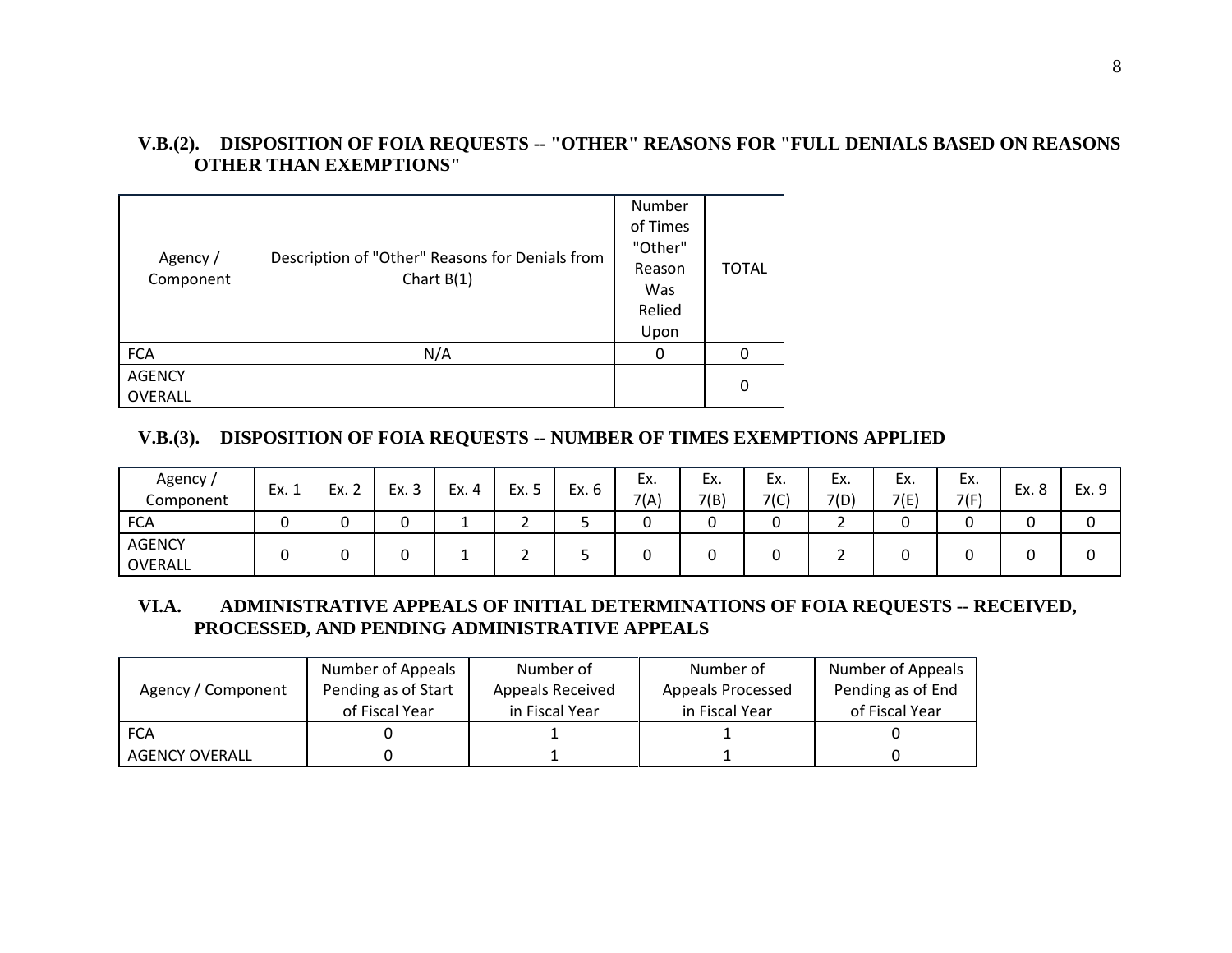#### **VI.B. DISPOSITION OF ADMINISTRATIVE APPEALS -- ALL PROCESSED APPEALS**

| Agency /<br>Component | Number Affirmed<br>on Appeal | <b>Number Partially Affirmed</b><br>& Partially<br>Reversed/Remanded on<br>Appeal | Number Completely<br>Reversed/Remanded on<br>Appeal | Number of<br>Appeals Closed<br>for Other<br>Reasons | TOTAL |
|-----------------------|------------------------------|-----------------------------------------------------------------------------------|-----------------------------------------------------|-----------------------------------------------------|-------|
| <b>FCA</b>            |                              |                                                                                   |                                                     |                                                     |       |
| <b>AGENCY OVERALL</b> |                              |                                                                                   |                                                     |                                                     |       |

#### **VI.C.(1). REASONS FOR DENIAL ON APPEAL -- NUMBER OF TIMES EXEMPTIONS APPLIED**

| Agency /<br>Component | Ex. 1 | Ex. 2 | Ex. 3 | Ex. 4 | Ex. 5 | Ex. 6 | Ex.<br>7(A) | Ex.<br>7(B) | Ex.<br>7(C) | Ex.<br>7(D) | Ex.<br>7(E) | ЕX.<br>7(F) | Ex. 8 | Ex. 9 |
|-----------------------|-------|-------|-------|-------|-------|-------|-------------|-------------|-------------|-------------|-------------|-------------|-------|-------|
| <b>FCA</b>            |       |       |       | ີ     | ∼     |       | ∽<br>u      |             |             |             | ີ           |             |       |       |
| AGENCY<br>OVERALL     |       |       |       |       |       |       | ື           |             |             |             |             |             |       |       |

### **VI.C.(2). REASONS FOR DENIAL ON APPEAL -- REASONS OTHER THAN EXEMPTIONS**

| Agency /<br>Component    | No<br>Records | Records<br>Referred<br>at Initial<br>Request<br>Level | Request<br>Withdrawn | Fee-<br>Related<br>Reason | Records<br>not<br>Reasonably<br>Described | Improper<br>Request<br>for Other<br>Reasons | Not.<br>Agency<br>Record | Duplicate<br>Request<br>or<br>Appeal | Request<br>ın<br>Litigation | Appeal<br><b>Based</b><br>Solely on<br>Denial of<br>Request<br>for<br>Expedited<br>Processing | Other<br>*Explain<br>in chart<br>below |
|--------------------------|---------------|-------------------------------------------------------|----------------------|---------------------------|-------------------------------------------|---------------------------------------------|--------------------------|--------------------------------------|-----------------------------|-----------------------------------------------------------------------------------------------|----------------------------------------|
| <b>FCA</b>               | 0             |                                                       |                      |                           |                                           |                                             | 0                        |                                      | 0                           | 0                                                                                             | 0                                      |
| <b>AGENCY</b><br>OVERALL | 0             | 0                                                     |                      | 0                         | 0                                         | 0                                           | 0                        | 0                                    | 0                           | 0                                                                                             | 0                                      |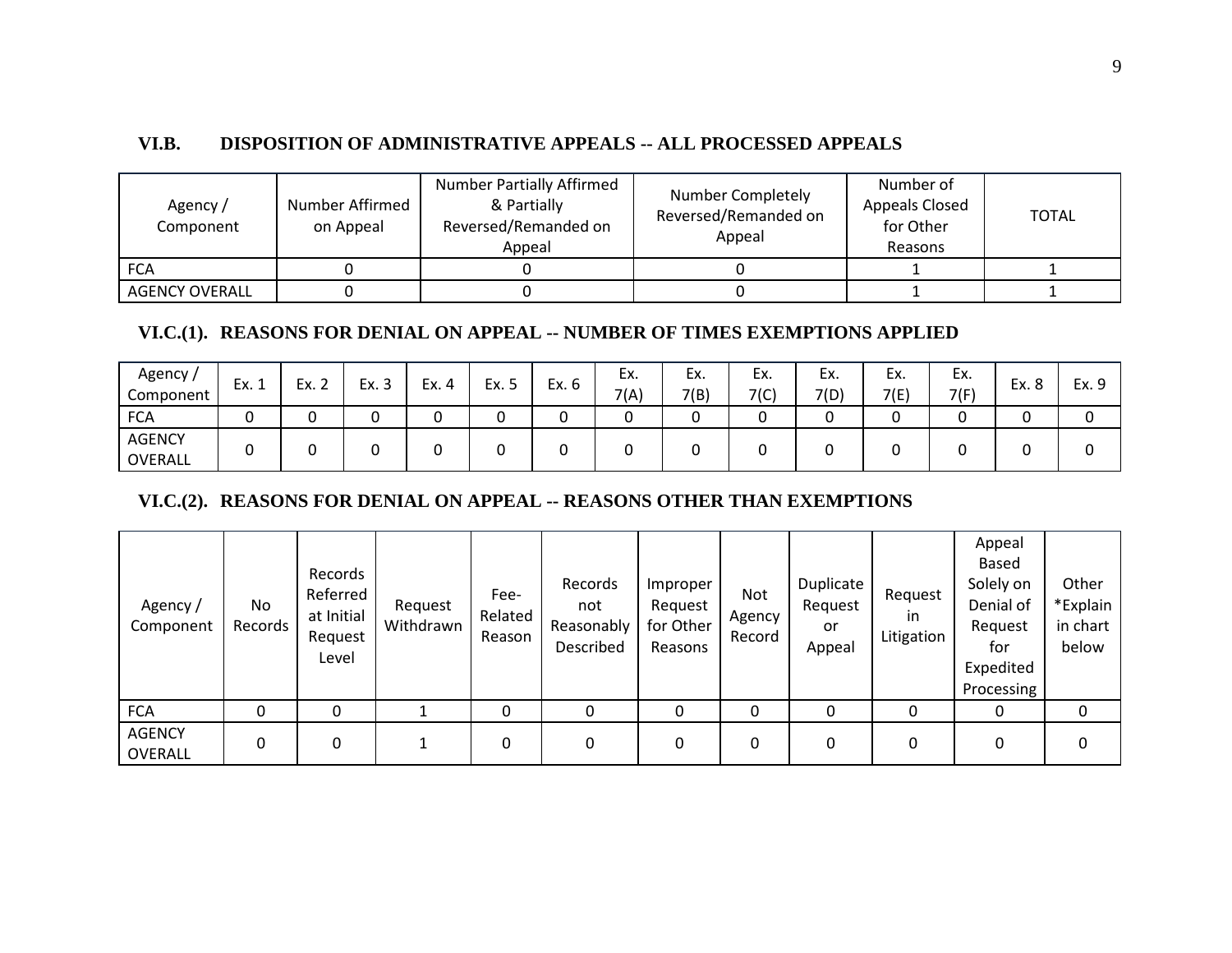## **VI.C.(3). REASONS FOR DENIAL ON APPEAL -- "OTHER" REASONS**

|                |                                              | Number of               |              |
|----------------|----------------------------------------------|-------------------------|--------------|
| Agency /       | Description of "Other" Reasons for Denial on | <b>Times</b><br>"Other" | <b>TOTAL</b> |
| Component      | Appeal from Chart C(2)                       | Reason                  |              |
|                |                                              | Was Relied              |              |
|                |                                              | Upon                    |              |
| <b>FCA</b>     | N/A                                          | 0                       |              |
| <b>AGENCY</b>  |                                              |                         | 0            |
| <b>OVERALL</b> |                                              |                         |              |

## **VI.C.(4). RESPONSE TIME FOR ADMINISTRATIVE APPEALS**

| Agency /       | Median Number | Average        | Lowest Number | <b>Highest Number</b> |
|----------------|---------------|----------------|---------------|-----------------------|
| Component      | of Days       | Number of Days | of Days       | of Days               |
| <b>FCA</b>     | N/A           | N/A            | N/A           | N/A                   |
| <b>AGENCY</b>  |               |                |               |                       |
| <b>OVERALL</b> | N/A           | N/A            | N/A           | N/A                   |

# **VI.C.(5). TEN OLDEST PENDING ADMINISTRATIVE APPEALS**

| Agency/<br>Component |                           | 10th<br>Oldest<br>Appeal | 9th | 8th | 7th | 6th | 5th | 4th | 3rd | 2nd | Oldest<br>Appeal |
|----------------------|---------------------------|--------------------------|-----|-----|-----|-----|-----|-----|-----|-----|------------------|
|                      | Date of Appeal            | N/A                      | N/A | N/A | N/A | N/A | N/A | N/A | N/A | N/A | N/A              |
|                      | Number of Days            |                          |     |     |     |     |     |     |     |     |                  |
| <b>FCA</b>           | Pending                   | 0                        |     | 0   |     | 0   | 0   | 0   | 0   | 0   | 0                |
| <b>AGENCY</b>        | Date of Appeal            | N/A                      | N/A | N/A | N/A | N/A | N/A | N/A | N/A | N/A | N/A              |
| OVERALL              | Number of Days<br>Pending |                          |     | 0   |     | 0   | 0   | 0   | 0   | 0   | 0                |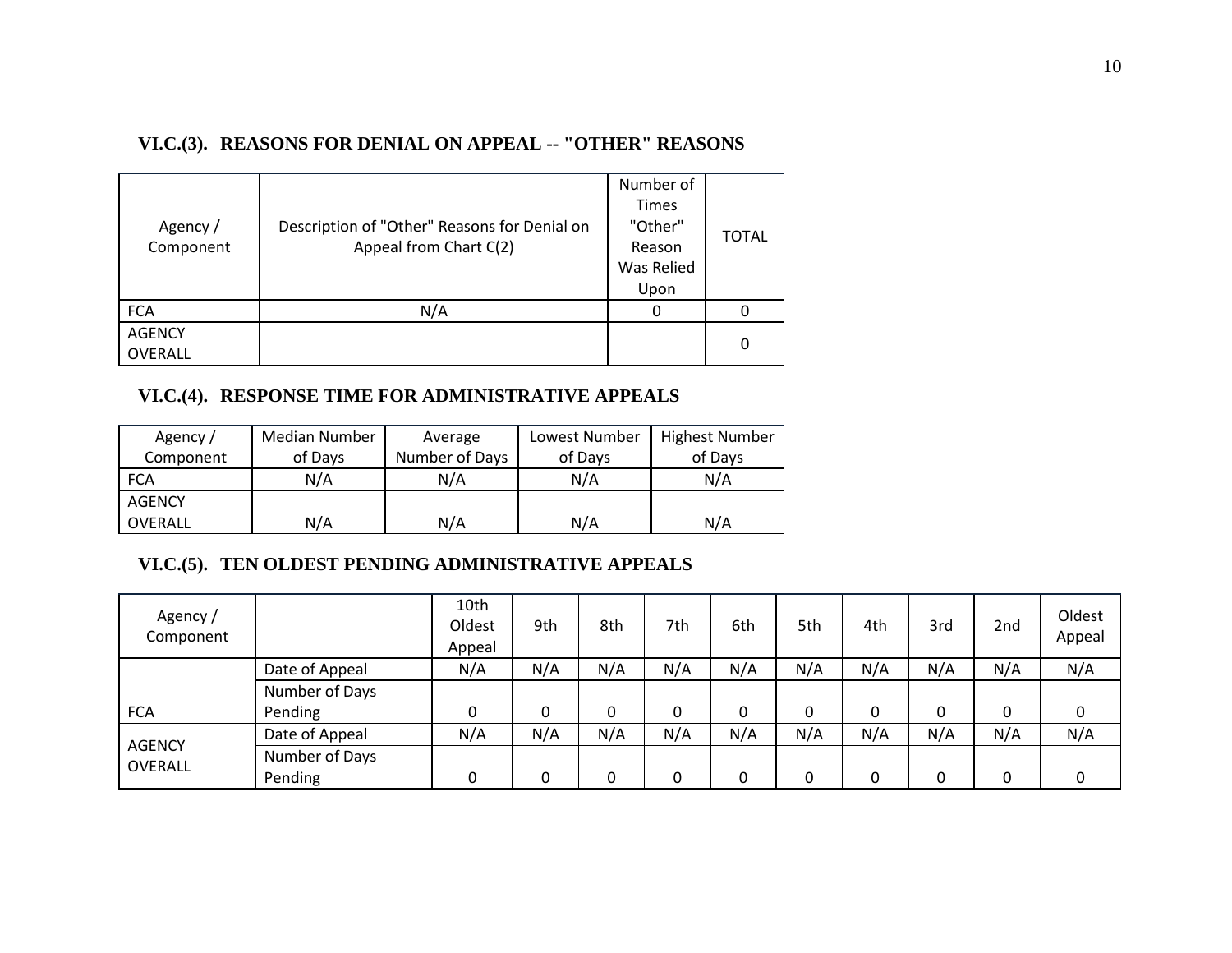## **VII.A. FOIA REQUESTS -- RESPONSE TIME FOR ALL PROCESSED PERFECTED REQUESTS**

|               |         |         | <b>SIMPLE</b> |         |         |         | COMPLEX |         | <b>EXPEDITED PROCESSING</b> |         |         |         |  |
|---------------|---------|---------|---------------|---------|---------|---------|---------|---------|-----------------------------|---------|---------|---------|--|
| Agency /      | Median  | Average | Lowest        | Highest | Median  | Average | Lowest  | Highest | Median                      | Average | Lowest  | Highest |  |
| Component     | Number  | Number  | Number        | Number  | Number  | Number  | Number  | Number  | Number                      | Number  | Number  | Number  |  |
|               | of Days | of Days | of Days       | of Days | of Days | of Days | of Days | of Days | of Days                     | of Days | of Days | of Days |  |
| <b>FCA</b>    |         | 6.4     |               | 20      | N/A     | N/A     | N/A     | N/A     |                             |         |         |         |  |
| <b>AGENCY</b> |         |         |               |         |         |         |         |         |                             |         |         |         |  |
| OVERALL       |         | 6.4     |               | 20      | N/A     | N/A     | N/A     | N/A     |                             |         |         |         |  |

## **VII.B. PROCESSED REQUESTS -- RESPONSE TIME FOR PERFECTED REQUESTS IN WHICH INFORMATION WAS GRANTED**

| <b>SIMPLE</b> |         |         |         |         |         |         | <b>COMPLEX</b> |         | <b>EXPEDITED PROCESSING</b> |         |         |         |  |
|---------------|---------|---------|---------|---------|---------|---------|----------------|---------|-----------------------------|---------|---------|---------|--|
| Agency /      | Median  | Average | Lowest  | Highest | Median  | Average | Lowest         | Highest | Median                      | Average | Lowest  | Highest |  |
| Component     | Number  | Number  | Number  | Number  | Number  | Number  | Number         | Number  | Number                      | Number  | Number  | Number  |  |
|               | of Days | of Days | of Days | of Days | of Days | of Days | of Days        | of Days | of Days                     | of Days | of Days | of Days |  |
| <b>FCA</b>    |         | 8.2     | 0       | 20      | N/A     | N/A     | N/A            | N/A     |                             |         |         |         |  |
| <b>AGENCY</b> |         |         |         |         |         |         |                |         |                             |         |         |         |  |
| OVERALL       |         | 8.2     | 0       | 20      | N/A     | N/A     | N/A            | N/A     |                             |         |         |         |  |

#### **VII.C. PROCESSED SIMPLE REQUESTS -- RESPONSE TIME IN DAY INCREMENTS**

| Agency /                 | $<$ 1- | 21-  | 41-  | 61-  | $81 -$ | $101 -$ | $121 -$ | $141 -$ | $161 -$ | 181- | $201 -$ | $301 -$ | $401+$ |              |
|--------------------------|--------|------|------|------|--------|---------|---------|---------|---------|------|---------|---------|--------|--------------|
| Component                | 20     | 40   | 60   | 80   | 100    | 120     | 140     | 160     | 180     | 200  | 300     | 400     | Days   | <b>TOTAL</b> |
|                          | Days   | Days | Days | Days | Days   | Days    | Days    | Days    | Davs    | Days | Days    | Davs    |        |              |
| <b>FCA</b>               | 28     | 0    | 0    |      |        | 0       |         |         | 0       |      |         | 0       |        | 28           |
| <b>AGENCY</b><br>OVERALL | 28     | 0    |      |      |        | 0       |         |         | 0       |      |         | U       |        | 28           |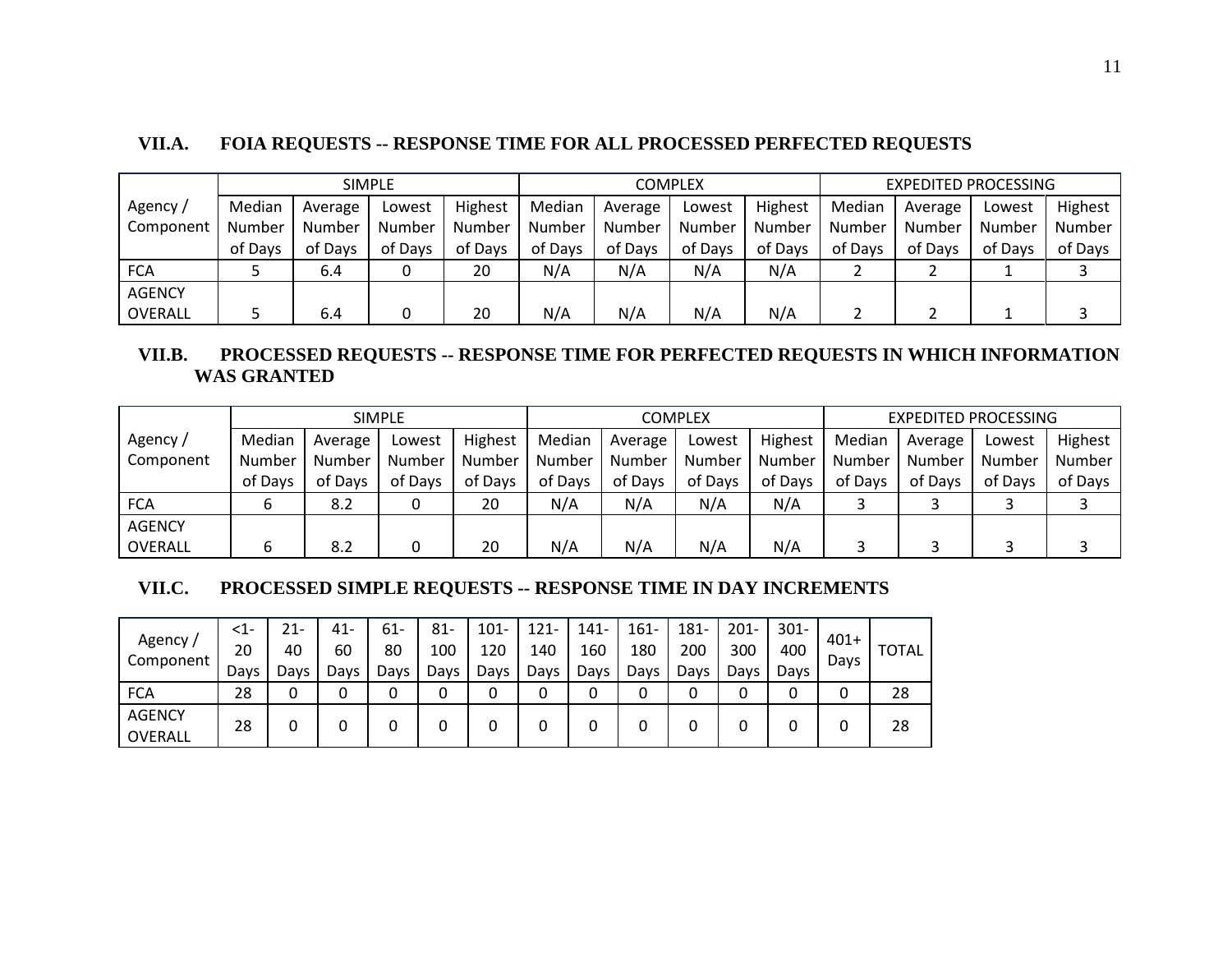| VII.C. | <b>PROCESSED COMPLEX REQUESTS -- RESPONSE TIME IN DAY INCREMENTS</b> |
|--------|----------------------------------------------------------------------|
|--------|----------------------------------------------------------------------|

| Agency /<br>Component    | $<1 - 20$<br>Days | 21-40<br>Days | 41-60<br>Days | 61-80<br>Days | 81-<br>100<br>Days | $101 -$<br>120<br>Days | $121 -$<br>140<br>Days | 141-<br>160<br>Days | $161 -$<br>180<br>Days | 181-<br>200<br>Days | $201 -$<br>300<br>Days | $301 -$<br>400<br>Davs | $401+$<br>Days | <b>TOTAL</b> |
|--------------------------|-------------------|---------------|---------------|---------------|--------------------|------------------------|------------------------|---------------------|------------------------|---------------------|------------------------|------------------------|----------------|--------------|
| <b>FCA</b>               |                   | v             |               |               | r<br>U             |                        |                        | 0                   |                        |                     | ⌒                      |                        |                |              |
| <b>AGENCY</b><br>OVERALL |                   | v             |               |               | U                  |                        |                        | 0                   |                        |                     |                        | ີ                      |                |              |

## **VII.C. PROCESSED REQUESTS GRANTED EXPEDITED PROCESSING -- RESPONSE TIME IN DAY INCREMENTS**

| Agency /<br>Component    | $<1-20$<br>Days | $21 - 40$<br>Days | 41-60<br>Days | 61-80<br>Days | $81 -$<br>100<br>Days | 101-<br>120<br>Days | 121-<br>140<br>Days | 141-<br>160<br>Days | $161 -$<br>180<br>Days | 181-<br>200<br>Days | $201 -$<br>300<br>Days | $301 -$<br>400<br>Days | $401+$<br>Days | <b>TOTAL</b> |
|--------------------------|-----------------|-------------------|---------------|---------------|-----------------------|---------------------|---------------------|---------------------|------------------------|---------------------|------------------------|------------------------|----------------|--------------|
| <b>FCA</b>               |                 |                   |               |               |                       |                     |                     | 0                   |                        |                     |                        | ບ                      |                |              |
| <b>AGENCY</b><br>OVERALL |                 |                   |               |               |                       |                     |                     |                     |                        |                     |                        | ບ                      |                |              |

# **VII.D. PENDING REQUESTS -- ALL PENDING PERFECTED REQUESTS**

|                      |                   | <b>SIMPLE</b>               |                              |                   | <b>COMPLEX</b>              |                              | <b>EXPEDITED PROCESSING</b> |                             |                              |  |
|----------------------|-------------------|-----------------------------|------------------------------|-------------------|-----------------------------|------------------------------|-----------------------------|-----------------------------|------------------------------|--|
| Agency/<br>Component | Number<br>Pending | Median<br>Number of<br>Days | Average<br>Number of<br>Days | Number<br>Pending | Median<br>Number of<br>Days | Average<br>Number of<br>Days | Number<br>Pending           | Median<br>Number of<br>Days | Average<br>Number of<br>Days |  |
| <b>FCA</b>           |                   | N/A                         | N/A                          |                   | N/A                         | N/A                          |                             | N/A                         | N/A                          |  |
| <b>AGENCY</b>        |                   |                             |                              |                   |                             |                              |                             |                             |                              |  |
| <b>OVERALL</b>       |                   | N/A                         | N/A                          |                   | N/A                         | N/A                          |                             | N/A                         | N/A                          |  |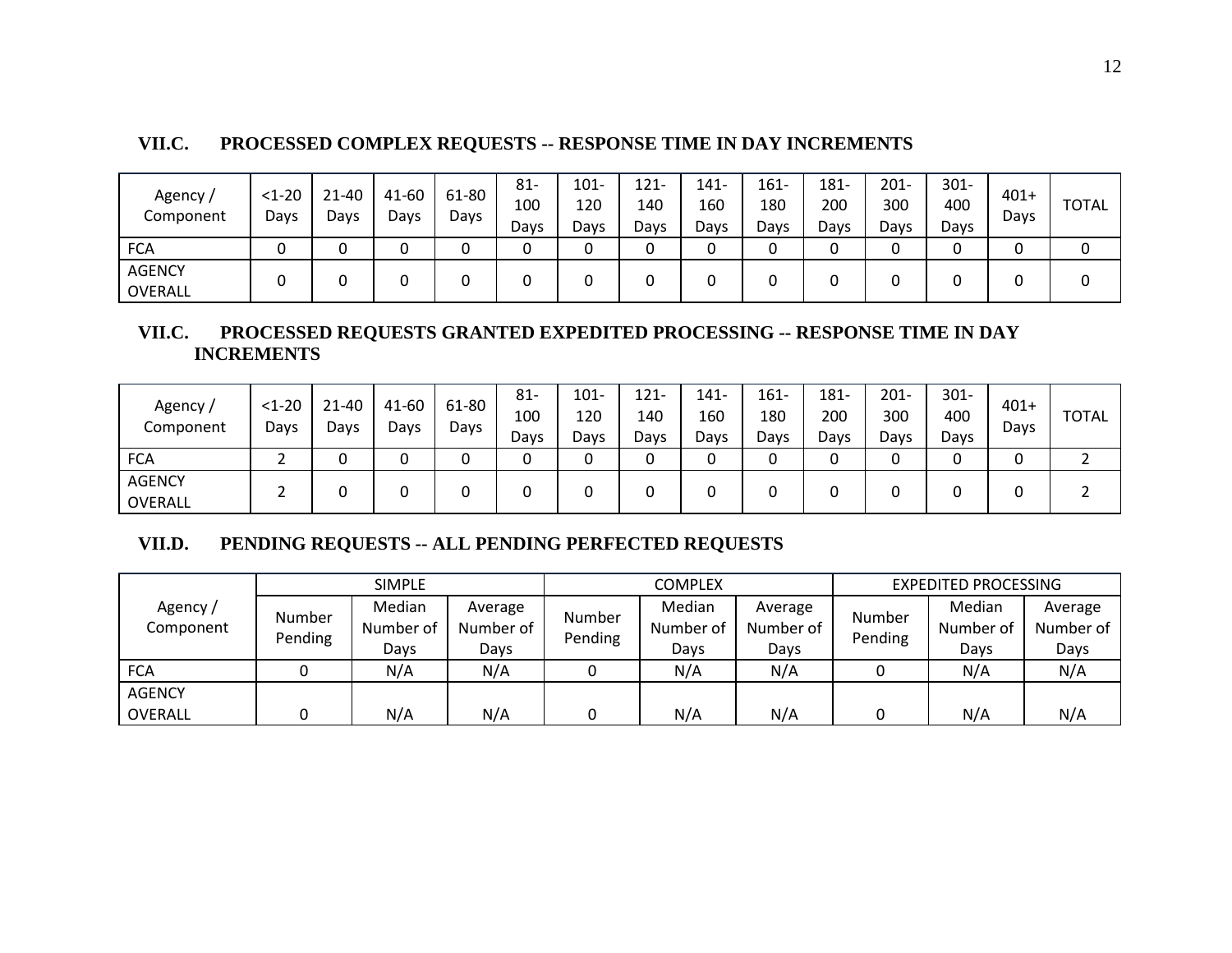| Agency /<br>Component           |                          | 10th<br>Oldest<br>Request | 9th | 8th | 7th | 6th      | 5th | 4th         | 3rd | 2 <sub>nd</sub> | Oldest<br>Request |
|---------------------------------|--------------------------|---------------------------|-----|-----|-----|----------|-----|-------------|-----|-----------------|-------------------|
|                                 | Date of<br>Receipt       | N/A                       | N/A | N/A | N/A | N/A      | N/A | N/A         | N/A | N/A             | N/A               |
|                                 | <b>Number</b><br>of Days |                           |     |     |     |          |     |             |     |                 |                   |
| <b>FCA</b>                      | Pending                  | 0                         | 0   | 0   | 0   | $\Omega$ | 0   | $\mathbf 0$ | 0   | 0               | 0                 |
|                                 | Date of                  |                           |     |     |     |          |     |             |     |                 |                   |
|                                 | Receipt                  | N/A                       | N/A | N/A | N/A | N/A      | N/A | N/A         | N/A | N/A             | N/A               |
| <b>AGENCY</b><br><b>OVERALL</b> | <b>Number</b>            |                           |     |     |     |          |     |             |     |                 |                   |
|                                 | of Days                  |                           |     |     |     |          |     |             |     |                 |                   |
|                                 | Pending                  | 0                         | 0   | 0   | 0   | $\Omega$ | 0   | 0           | 0   | 0               | 0                 |

# **VII.E. PENDING REQUESTS -- TEN OLDEST PENDING PERFECTED REQUESTS**

## **VIII.A. REQUESTS FOR EXPEDITED PROCESSING**

| Agency / Component    | Number Granted | Number Denied | Median Number of<br>Days to Adjudicate | Average Number of<br>Days to Adjudicate | Number Adjudicated<br>Within Ten Calendar<br>Davs |
|-----------------------|----------------|---------------|----------------------------------------|-----------------------------------------|---------------------------------------------------|
| <b>FCA</b>            |                |               |                                        |                                         |                                                   |
| <b>AGENCY OVERALL</b> |                |               |                                        |                                         |                                                   |

# **VIII.B. REQUESTS FOR FEE WAIVER**

| Agency / Component | Number Granted | Number Denied | Median Number of<br>Days to Adjudicate | Average Number of<br>Days to Adiudicate |
|--------------------|----------------|---------------|----------------------------------------|-----------------------------------------|
| <b>FCA</b>         |                |               | N/A                                    | N/A                                     |
| AGENCY OVERALL     |                |               | N/A                                    | N/A                                     |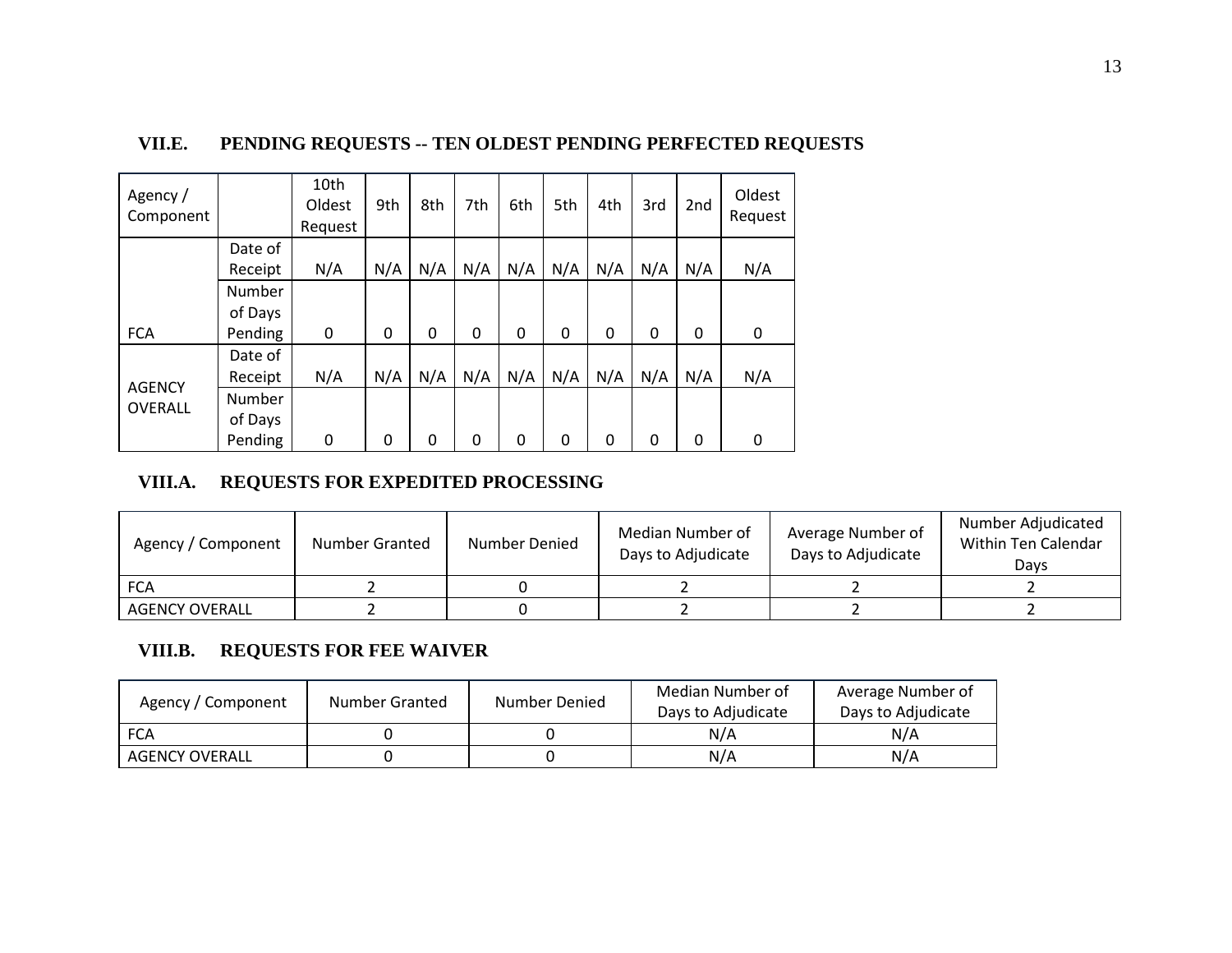# **IX. FOIA PERSONNEL AND COSTS**

|                       |                                             | PERSONNEL                                                 |                                                            | <b>COSTS</b>            |                             |                    |  |  |  |
|-----------------------|---------------------------------------------|-----------------------------------------------------------|------------------------------------------------------------|-------------------------|-----------------------------|--------------------|--|--|--|
| Agency/<br>Component  | Number of "Full-<br>Time FOIA<br>Employees" | Number of<br>"Equivalent Full-<br>Time FOIA<br>Employees" | <b>Total Number</b><br>of "Full-Time<br><b>FOIA Staff"</b> | <b>Processing Costs</b> | Litigation-Related<br>Costs | <b>Total Costs</b> |  |  |  |
| <b>FCA</b>            |                                             | 2.00                                                      | 2.00                                                       | 35000.00                | 0.00                        | 35000.00           |  |  |  |
| <b>AGENCY OVERALL</b> |                                             | 2.00                                                      | 2.00                                                       | 35000.00                | 0.00                        | 35000.00           |  |  |  |

# **X. FEES COLLECTED FOR PROCESSING REQUESTS**

| Agency /<br>Component | <b>Total Amount</b><br>of Fees<br>Collected | Percentage of<br><b>Total Costs</b> |
|-----------------------|---------------------------------------------|-------------------------------------|
| <b>FCA</b>            | 0.00                                        | 0.0000                              |
| <b>AGENCY</b>         |                                             |                                     |
| OVERALL               | 0.00                                        | 0.0000                              |

# **XI.A. NUMBER OF TIMES SUBSECTION (C) USED**

| Agency/<br>Component  | Number of Times Subsection Used |
|-----------------------|---------------------------------|
|                       |                                 |
| <b>AGENCY OVERALL</b> |                                 |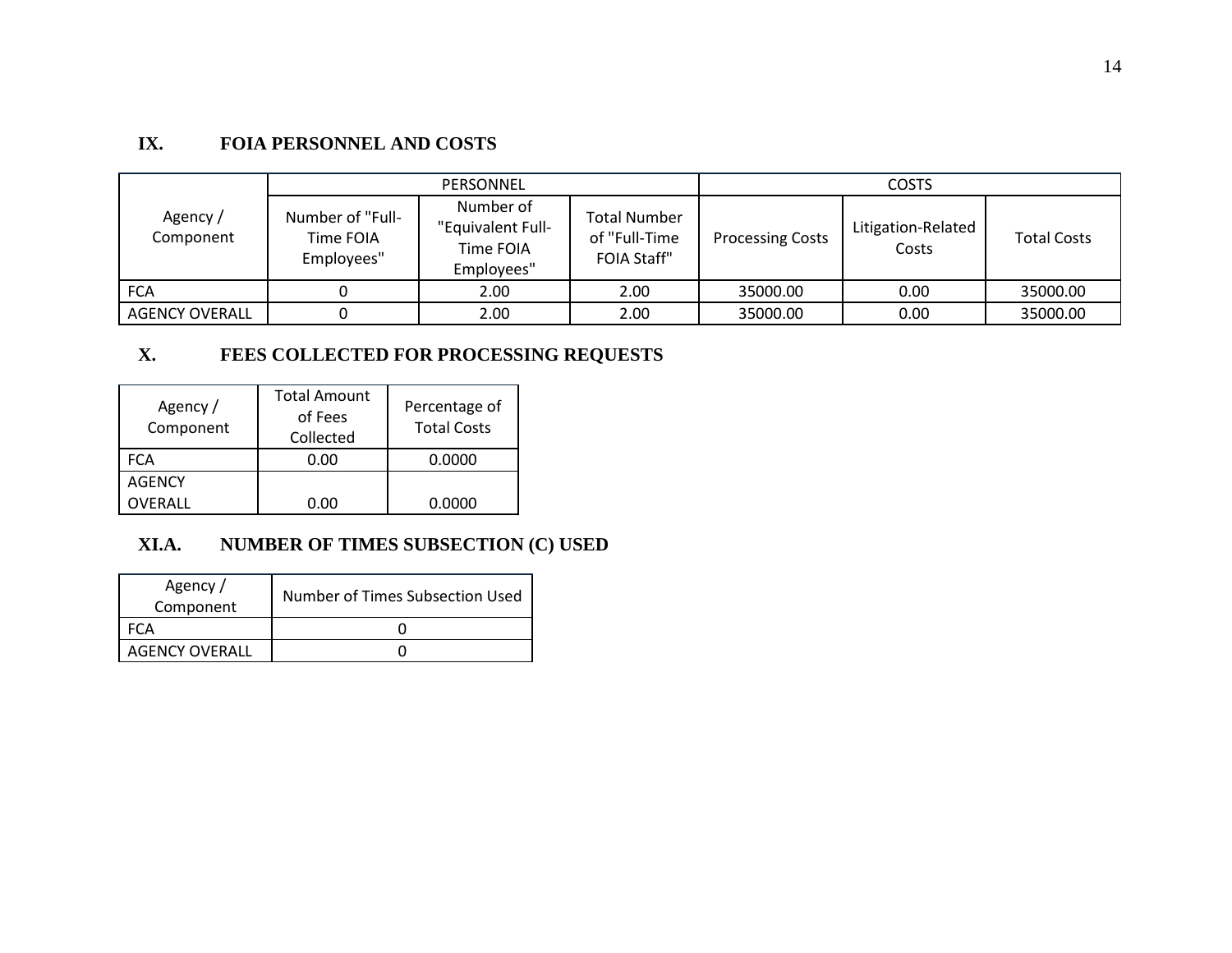## **XI.B. NUMBER OF SUBSECTION (A)(2) POSTINGS**

|               | Number of             | Number of             |
|---------------|-----------------------|-----------------------|
| Agency /      | <b>Records Posted</b> | <b>Records Posted</b> |
| Component     | by the FOIA           | by Program            |
|               | Office                | <b>Offices</b>        |
| <b>FCA</b>    |                       | 13                    |
| <b>AGENCY</b> |                       |                       |
| OVERALL       |                       | 13                    |

## **XII.A. BACKLOGS OF FOIA REQUESTS AND ADMINISTRATIVE APPEALS**

| Agency / Component    | Number of Backlogged<br>Requests as of End of<br><b>Fiscal Year</b> | Number of Backlogged<br>Appeals as of End of<br><b>Fiscal Year</b> |
|-----------------------|---------------------------------------------------------------------|--------------------------------------------------------------------|
| FCA                   |                                                                     |                                                                    |
| <b>AGENCY OVERALL</b> |                                                                     |                                                                    |

# **XII.B. CONSULTATIONS ON FOIA REQUESTS -- RECEIVED, PROCESSED, AND PENDING CONSULTATIONS**

| Agency / Component    | <b>Number of Consultations</b><br><b>Received from Other</b><br>Agencies that were<br>Pending at the Agency as<br>of Start<br>of the Fiscal Year | Number of<br><b>Consultations Received</b><br>from Other Agencies<br>During the Fiscal Year | <b>Number of Consultations</b><br>Received from Other<br>Agencies that were<br>Processed by the Agency<br>During the Fiscal Year | <b>Number of Consultations</b><br><b>Received from Other</b><br>Agencies that were<br>Pending at the Agency as<br>of End<br>of the Fiscal Year |
|-----------------------|--------------------------------------------------------------------------------------------------------------------------------------------------|---------------------------------------------------------------------------------------------|----------------------------------------------------------------------------------------------------------------------------------|------------------------------------------------------------------------------------------------------------------------------------------------|
| <b>FCA</b>            |                                                                                                                                                  |                                                                                             |                                                                                                                                  |                                                                                                                                                |
| <b>AGENCY OVERALL</b> |                                                                                                                                                  |                                                                                             |                                                                                                                                  |                                                                                                                                                |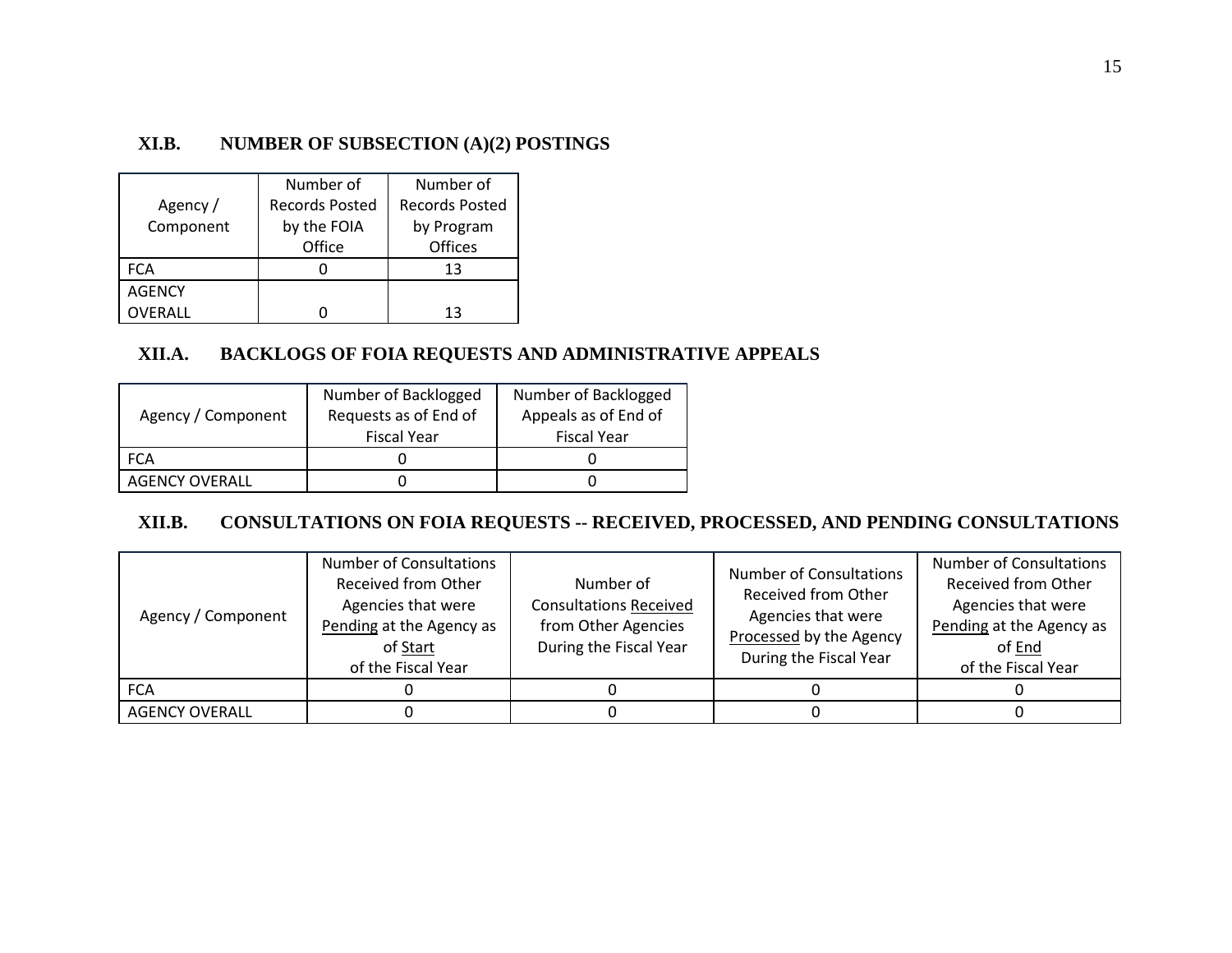| Agency/<br>Component     |           | 10th Oldest<br>Consultation | 9th | 8th | 7th | 6th | 5th | 4th | 3rd | 2 <sub>nd</sub> | Oldest<br>Consultation |
|--------------------------|-----------|-----------------------------|-----|-----|-----|-----|-----|-----|-----|-----------------|------------------------|
|                          | Date      | N/A                         | N/A | N/A | N/A | N/A | N/A | N/A | N/A | N/A             | N/A                    |
|                          | Number of |                             |     |     |     |     |     |     |     |                 |                        |
| <b>FCA</b>               | Days      | 0                           | 0   |     | 0   | 0   | 0   | 0   |     | 0               |                        |
|                          | Date      | N/A                         | N/A | N/A | N/A | N/A | N/A | N/A | N/A | N/A             | N/A                    |
| <b>AGENCY</b><br>OVERALL | Number of |                             |     |     |     |     |     |     |     |                 |                        |
|                          | Days      | 0                           | 0   |     | n   | 0   | 0   | 0   |     |                 |                        |

# **XII.C. CONSULTATIONS ON FOIA REQUESTS -- TEN OLDEST CONSULTATIONS RECEIVED FROM OTHER AGENCIES AND PENDING AT THE AGENCY**

## **XII.D.(1). COMPARISON OF NUMBERS OF REQUESTS FROM PREVIOUS AND CURRENT ANNUAL REPORT -- REQUESTS RECEIVED AND PROCESSED**

|                       |                      | NUMBER OF REQUESTS RECEIVED | NUMBER OF REQUESTS PROCESSED |                         |  |
|-----------------------|----------------------|-----------------------------|------------------------------|-------------------------|--|
|                       | Number Received      | Number Received             | Number Processed             | <b>Number Processed</b> |  |
| Agency / Component    | During Fiscal Year   | During Fiscal Year          | During Fiscal Year           | During Fiscal Year      |  |
|                       | from Last Year's     | from Current Annual         | from Last Year's             | from Current Annual     |  |
|                       | <b>Annual Report</b> | Report                      | <b>Annual Report</b>         | Report                  |  |
| <b>FCA</b>            | 21                   | 28                          | 21                           | 30                      |  |
| <b>AGENCY OVERALL</b> |                      | 28                          |                              | 30                      |  |

## **XII.D.(2). COMPARISON OF NUMBERS OF REQUESTS FROM PREVIOUS AND CURRENT ANNUAL REPORT -- BACKLOGGED REQUESTS**

| Agency / Component    | Number of Backlogged          | Number of Backlogged         |  |  |
|-----------------------|-------------------------------|------------------------------|--|--|
|                       | Requests as of End of         | Requests as of End of        |  |  |
|                       | the Fiscal Year from          | the Fiscal Year from         |  |  |
|                       | <b>Previous Annual Report</b> | <b>Current Annual Report</b> |  |  |
| <b>FCA</b>            |                               |                              |  |  |
| <b>AGENCY OVERALL</b> |                               |                              |  |  |